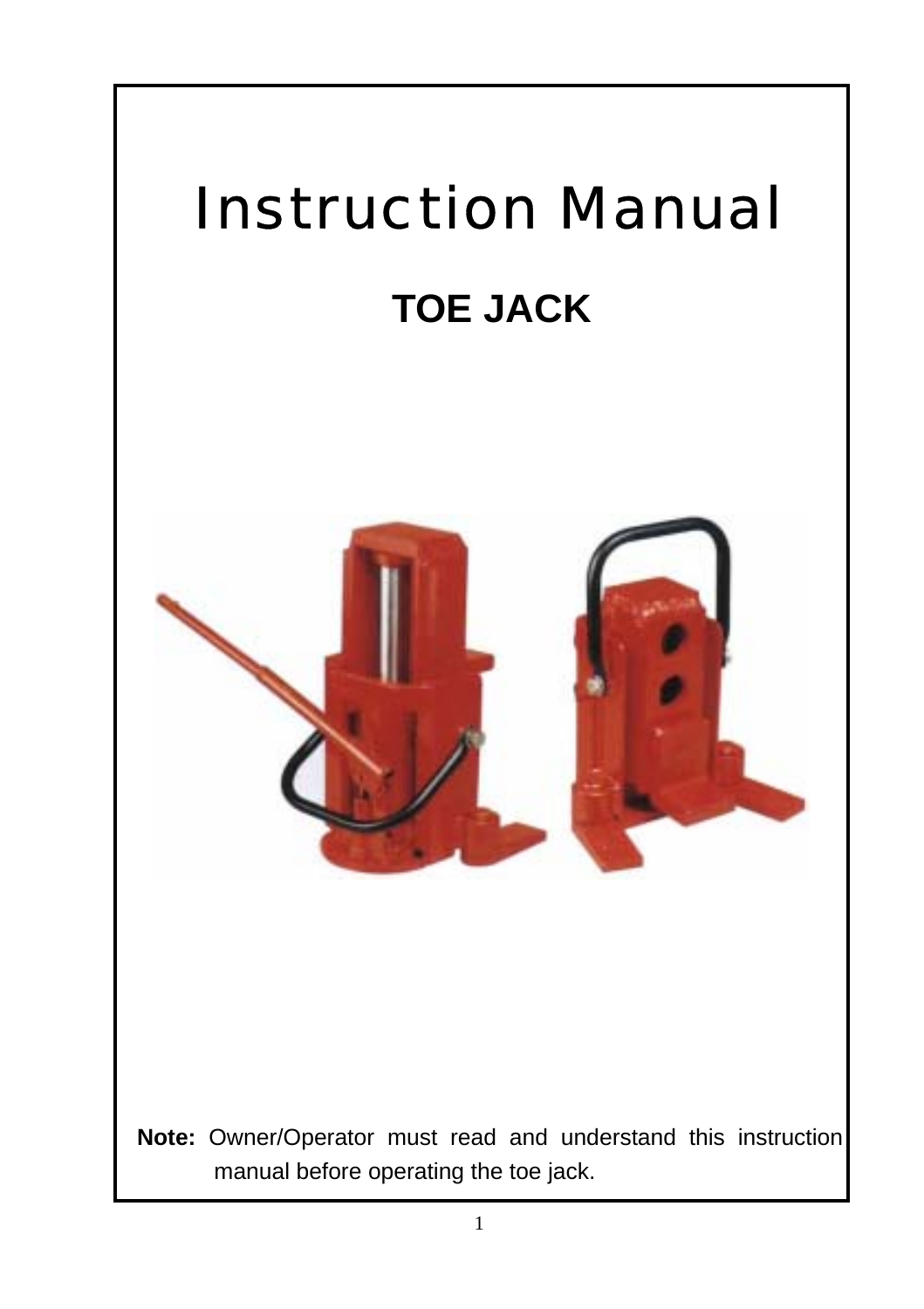THANK YOU FOR CHOOSING OUR TOE JACK. FOR YOUR SAFETY AND CORRECT OPERATION, PLEASE CAREFULLY READ THE MANUAL BEFORE USE.

NOTE: All of the information reported herein is based on data available at the time of printing. The factory reserves the right to modify its own products at any time without notice or incurring in any sanction. Please verify with the factory for possible updates.

This toe jack is a kind of heavy-duty jack with an adjustable & super low profile lifting toe. Before operation, please read and fully understand this instruction manual.

| <b>Capacity</b>       | (ton) |      |     |
|-----------------------|-------|------|-----|
| Min. Toe Height       | (mm)  | 15   | 20  |
| <b>Lifting Height</b> | (mm)  | 225  | 270 |
| <b>Net Weight</b>     | (kg)  | 21.5 | 28  |

## **1. Specifications**

## **2. Operation**

- 2.1 Insert the notched end of the handle into the release valve and tighten the release valve by turning it clock-wise.
- 2.2 Insert operation handle into the socket and the piston. Refer to Figure 1. The piston rod is steadily by the up-and-down movement of the handle and a work is thus raised. It is so designed that the piston rod will stop rising when the required height is reached.



*Figure 1* 

2.3 Lower the piston by turning the release valve counterclockwise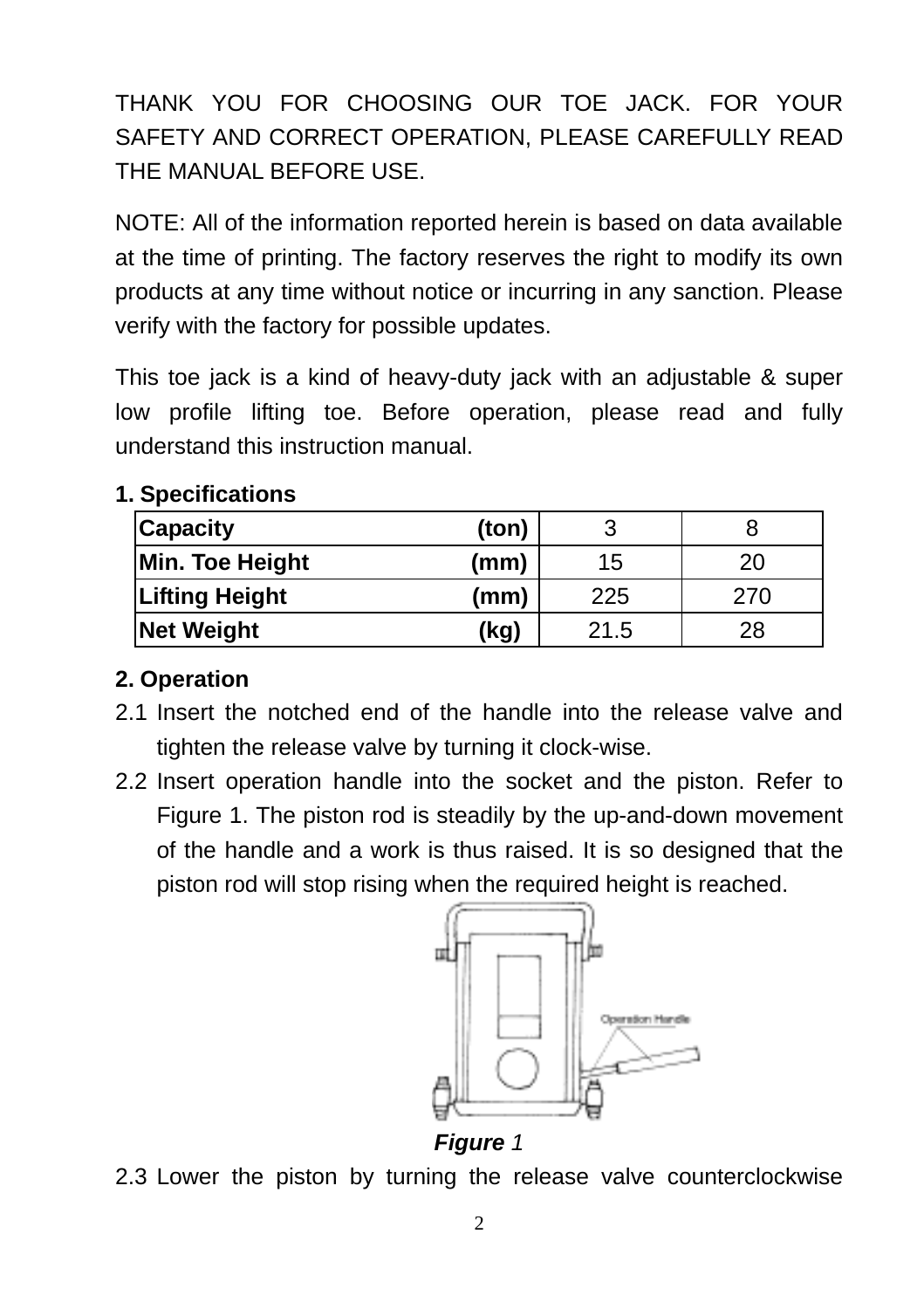with the notched end of the handle. Slacken it slowly when a load is applied otherwise accident will occur.

## **3. Attention**

- 3.1 This kind of jack is used for lifting, another method should be provided for the load after a work is raised, any operation under the work is forbidden before such method is applied.
- 3.2 Overloading is never allowed for the jack. An overloading protection device is provided with the jack. The jack will not raise a work if the load exceeds the rated weight.
- 3.3 The jack can be used on a firm and plain place, which can bear the load.
- 3.4 At an ambient temperature of –5 to 45 , machine oil of N15 (GB443-84) should be used, at an ambient temperature of –20 to –5 , compound bobbin oil should be used.
- 3.5 Operation person should be trained upon safety instruction.

#### **4. Maintenance and repair**

- 4.1 Before refilling or changing the oil of the jack, take out hydraulic bottle jack from the supporting frame. Let the bottle jack horizontal, take off the oil plug and put the filtered oil with long-neck oiler and put on the oil plug.
- 4.2 If discharging air is required, just open the oil plug.

| No.           | <b>Description</b> | Qty' | No. | <b>Description</b>    | Qty'  |
|---------------|--------------------|------|-----|-----------------------|-------|
|               | Base               |      | 8   | <b>Screw</b>          | 2     |
| $\mathcal{P}$ | Cover              |      | 9   | Washer                | 2     |
| 3             | Moveable fork      |      | 10  | Jack ass'y            |       |
| 4             | Supporting foot    |      | 11  | Pin                   |       |
| 5             | Portable Handle    |      | AH  | <b>Pumping Handle</b> | 1 set |
| 6             | Pin                | 4    |     | Incl. Part no.12      |       |
|               | Retaining ring     | 2    |     | 13, 14& 15            |       |

# **5. Parts List**